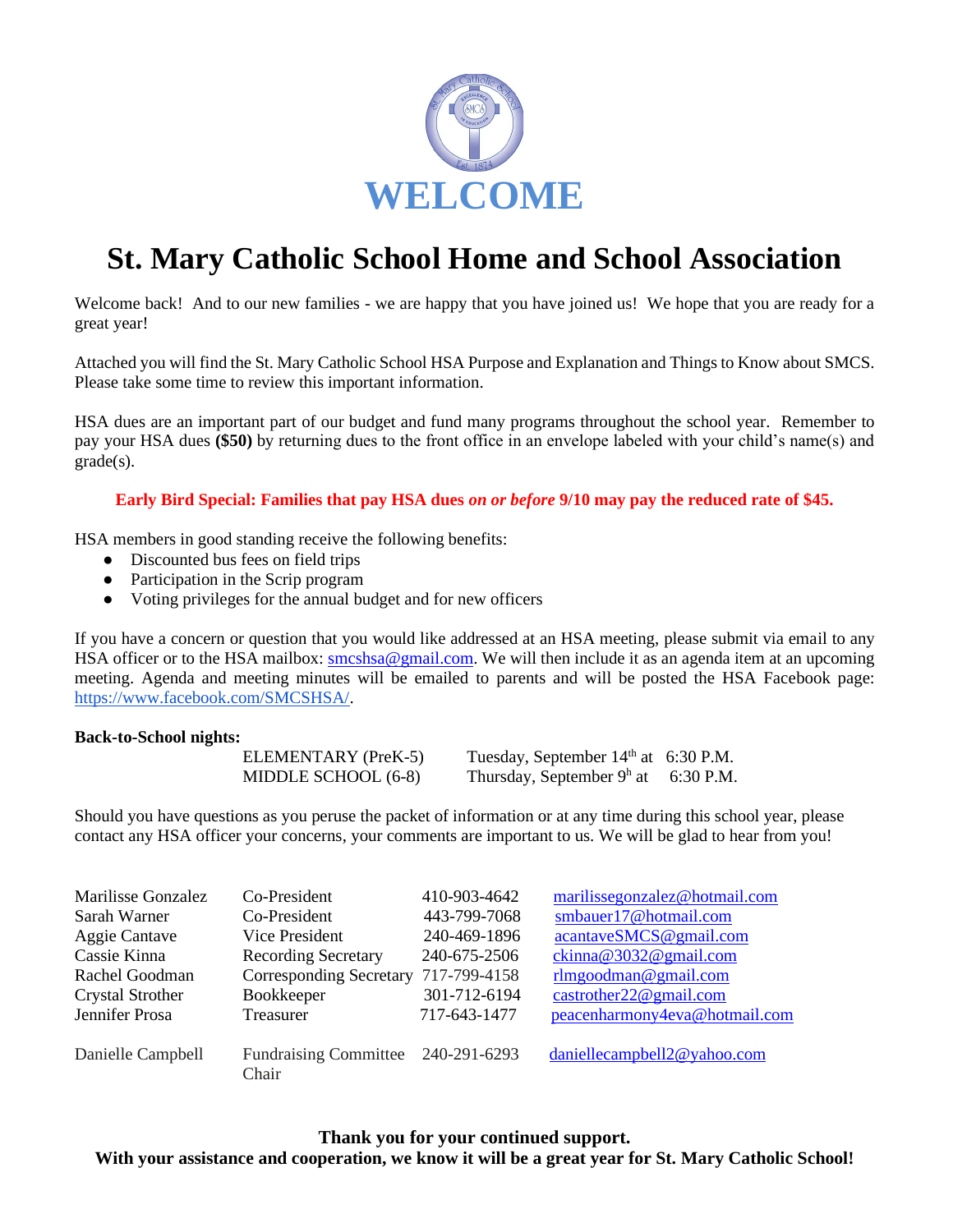

# **ST. MARY CATHOLIC SCHOOL HOME AND SCHOOLASSOCIATION**

## **HSA Purpose and Explanation 2021 - 2022**

The purpose of the Home and School Association is two-fold. First, the HSA strives to strengthen the network between home and school. This means we will strive to improve communication, provide assistance where needed, and assist the administration in reaching the objectives and goals associated with the mission of the school. Second, the HSA provides the little extras. Our fundraising efforts provide the means to enhance the learning experience of all St. Mary Catholic School students.

According to the Manual for Catholic Elementary Home School Associations provided by the Archdiocese of Baltimore, our role is as follows:

#### **We are:**

- rooted in prayer, discernment, and the contemporary vision of the Church for Catholic Education
- accountable to the Principal of the School

#### **What we do**:

- help parents, school administration, and faculty develop a mutual understanding and appreciation of the mission of Catholic Education as lived in the local Catholic School and the Archdiocese of Baltimore
- provide a formal avenue for parents/caregivers of current students to participate with the faculty and administration in their children's education
- develop supportive systems of communication and service to the local Catholic School
- work with the Principal to provide programs and processes that engage the School families in spiritual, educational, outreach, social, legislative, public relations, service, and fundraising activities that further the mission of the School
- collaborate with other parish, civic, and School Organizations

#### **We are not:**

- the school board
- the administration of the School
- independent of other appropriate parish and/or School Organizations
- a replacement for direct channels of communication and collaboration between families and the School administration and faculty
- a decision making or a deliberative body

The goals of the HSA are to continue improving communication, assist parents and teachers where needed, support the administration in its mission and goals, and provide "little extras" for the students.

This is what we do. It is about fundraising and so much more. We rely on the involvement of the parents, teachers, and students to fully support St. Mary Catholic School.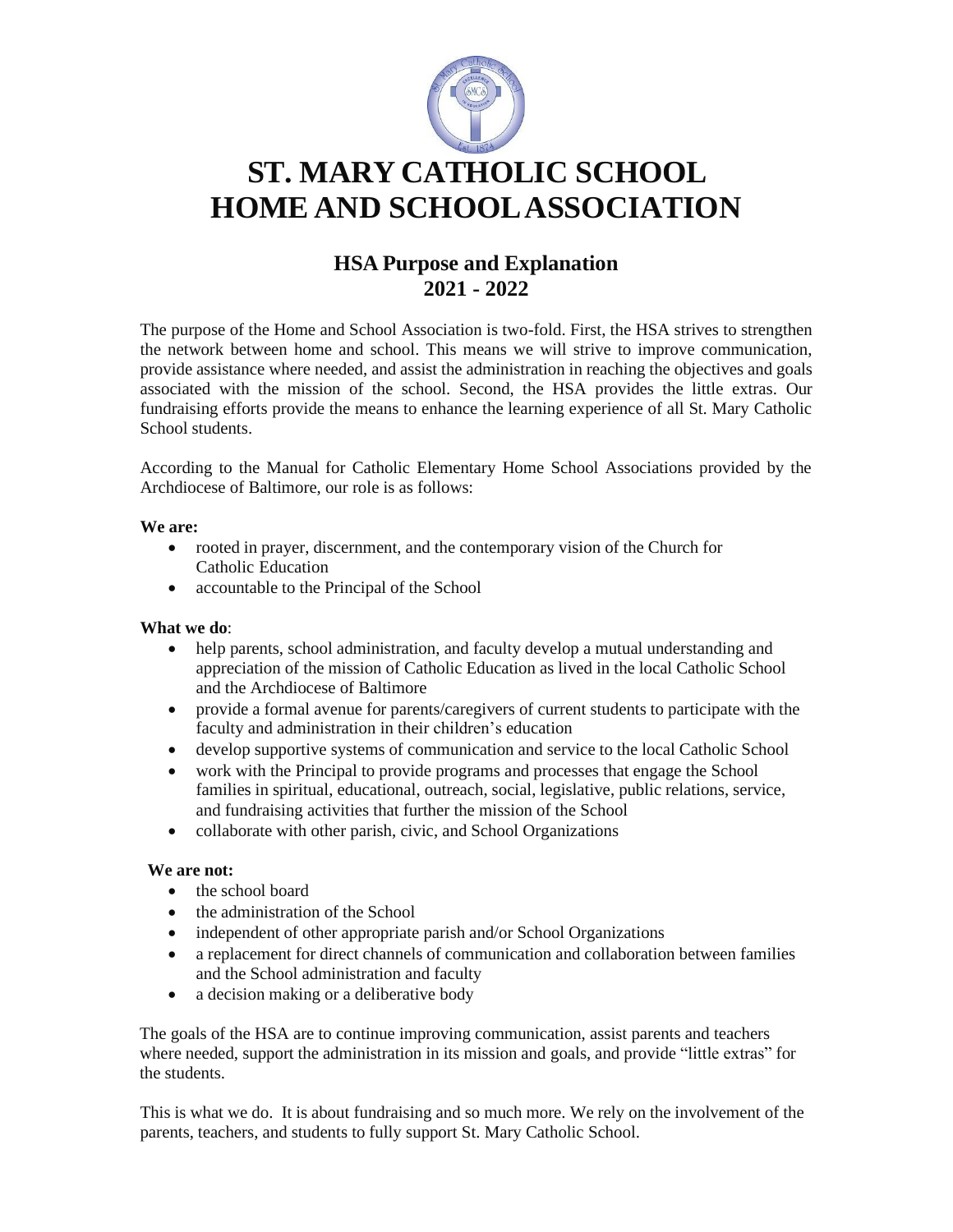### **Why get involved?**

There are many reasons to become involved with the Home and School Association. The most important is what research tells us. When parents are involved with their children's education at home, they do better at school. When you are connected to your child's school, your children are more connected to school.

There are many ways to become involved through volunteering. Please be sure to contact us with questions or ideas you may have for building our community. Email: [hsa@stmarycatholicschool.org](mailto:hsa@stmarycatholicschool.org)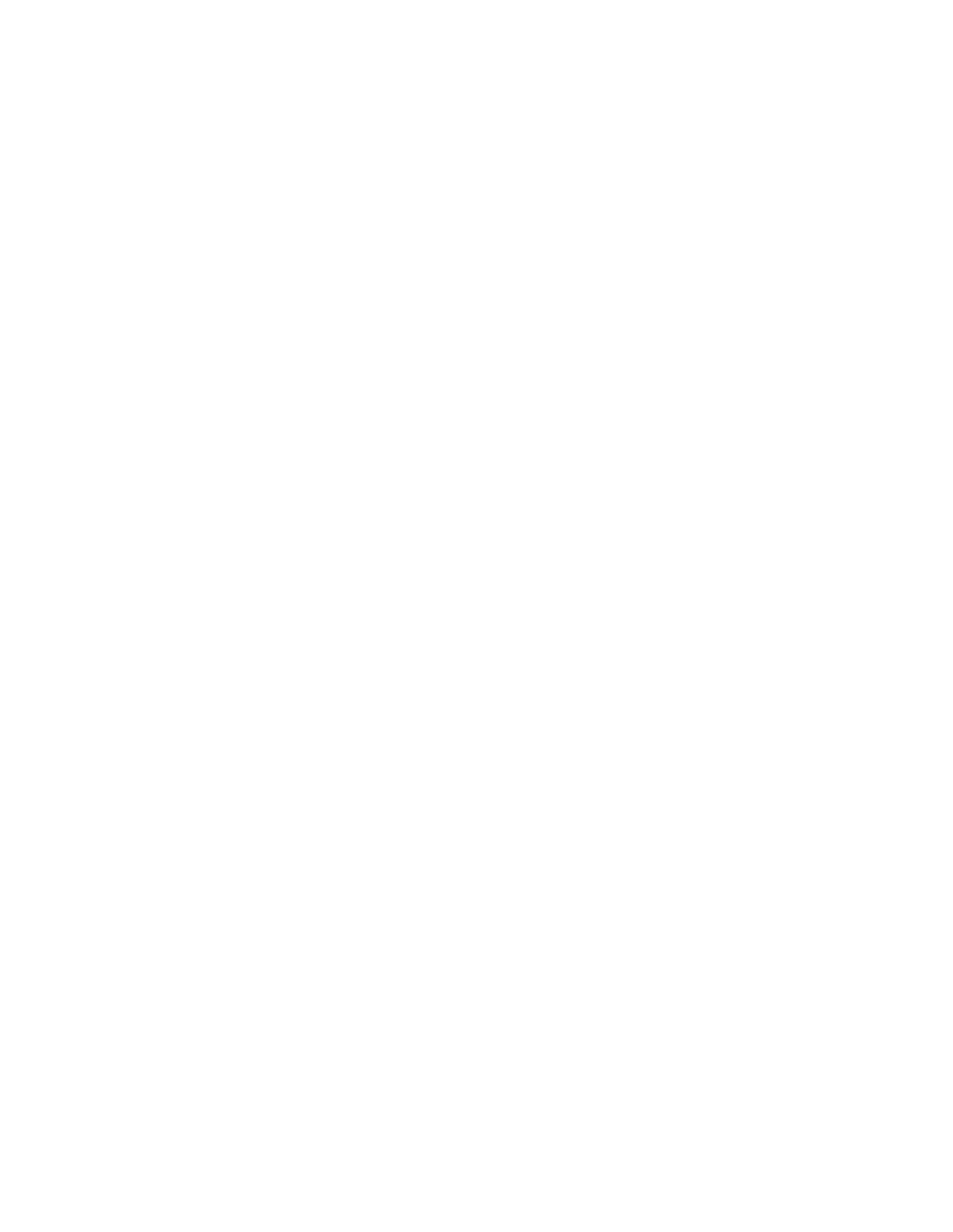



As with any new endeavor, you will have new people, vocabulary, and traditions to learn. This flyer is intended to be a "cheat sheet" to help you learn the ins and outs of St. Mary Catholic School. Feel free to let us know if new items need to be added as you acclimate yourself to SMCS!

| <b>Person</b>                         | <b>Responsibility</b>                                                                                                                                                                                                                                                                                                                                                                                                                                                      |
|---------------------------------------|----------------------------------------------------------------------------------------------------------------------------------------------------------------------------------------------------------------------------------------------------------------------------------------------------------------------------------------------------------------------------------------------------------------------------------------------------------------------------|
| Mr. Frank Nicely                      | Principal                                                                                                                                                                                                                                                                                                                                                                                                                                                                  |
| Mrs. Theresa Nixon                    | Absences, calendar, front office duties                                                                                                                                                                                                                                                                                                                                                                                                                                    |
| Mrs. Jenny Beck                       | Tuition, financial issues, FACTS, re-enrollment                                                                                                                                                                                                                                                                                                                                                                                                                            |
| Ms. Paula Radley                      | School nurse, health issues, after-care program                                                                                                                                                                                                                                                                                                                                                                                                                            |
| Mrs. Audi Lebedda                     | Admissions and development, alumni relations, publicity                                                                                                                                                                                                                                                                                                                                                                                                                    |
| Your child's teacher                  | Curriculum, discipline, class requirements, student concerns                                                                                                                                                                                                                                                                                                                                                                                                               |
| <b>HSA Executive Board</b>            | Volunteering, fundraising, communicating                                                                                                                                                                                                                                                                                                                                                                                                                                   |
| <b>Vocabulary</b>                     | <b>Meaning</b>                                                                                                                                                                                                                                                                                                                                                                                                                                                             |
| <b>AOB</b>                            | Archdiocese of Baltimore, of which SMCS is a part                                                                                                                                                                                                                                                                                                                                                                                                                          |
| <b>Catholic Schools Week</b><br>(CSW) | Catholic Schools Week serves as a means to celebrate our tradition, to<br>embrace our Catholic identity, and to appreciate our community. Activities<br>include: Pancake Breakfast, Parent Appreciation Day, Grandparent<br>Appreciation Day, Student Appreciation Day, Talent Show, Volunteer<br>Recognition, Open House, a School-Wide CSW Mass, and Teacher Appreciation<br>lunch. It is usually held the last week of January/ first week of February of each<br>year. |
| <b>FACTS</b>                          | FACTS is the tuition management system that SMCS uses. FACTS allows<br>parents to set up tuition payment plans and schedules. Contact Mrs. Jenny<br>Beck for assistance with FACTS.                                                                                                                                                                                                                                                                                        |
| <b>Weekly Mass</b>                    | All students attend mass weekly and on holy days of obligation.                                                                                                                                                                                                                                                                                                                                                                                                            |
| <b>Good SAM</b>                       | A student in each homeroom is recognized each month for exceptional<br>Service, Attitude, and Manners.                                                                                                                                                                                                                                                                                                                                                                     |
| <b>HSA</b>                            | The Home and School Association. (Commonly known as the PTA in public<br>schools.)                                                                                                                                                                                                                                                                                                                                                                                         |
| PowerSchool                           | PowerSchool is an internet-based student record system that tracks information<br>including grades and attendance. Parents have access to PowerSchool to<br>track their student's progress and can communicate directly with their child's<br>teacher(s).                                                                                                                                                                                                                  |
| Courtyard / Primary<br><b>Doors</b>   | The Courtyard is the paved lot directly outside the middle school and primary<br>entrances where students enter the school in the morning, have 10:00 Break, and<br>enjoy recess. Select students are dismissed to this lot at the end of school.<br>Students wait with a teacher until parents pick them up. The primary doors are<br>the doors located on the back side of the school closest to the PreK-4 <sup>th</sup> grade.                                         |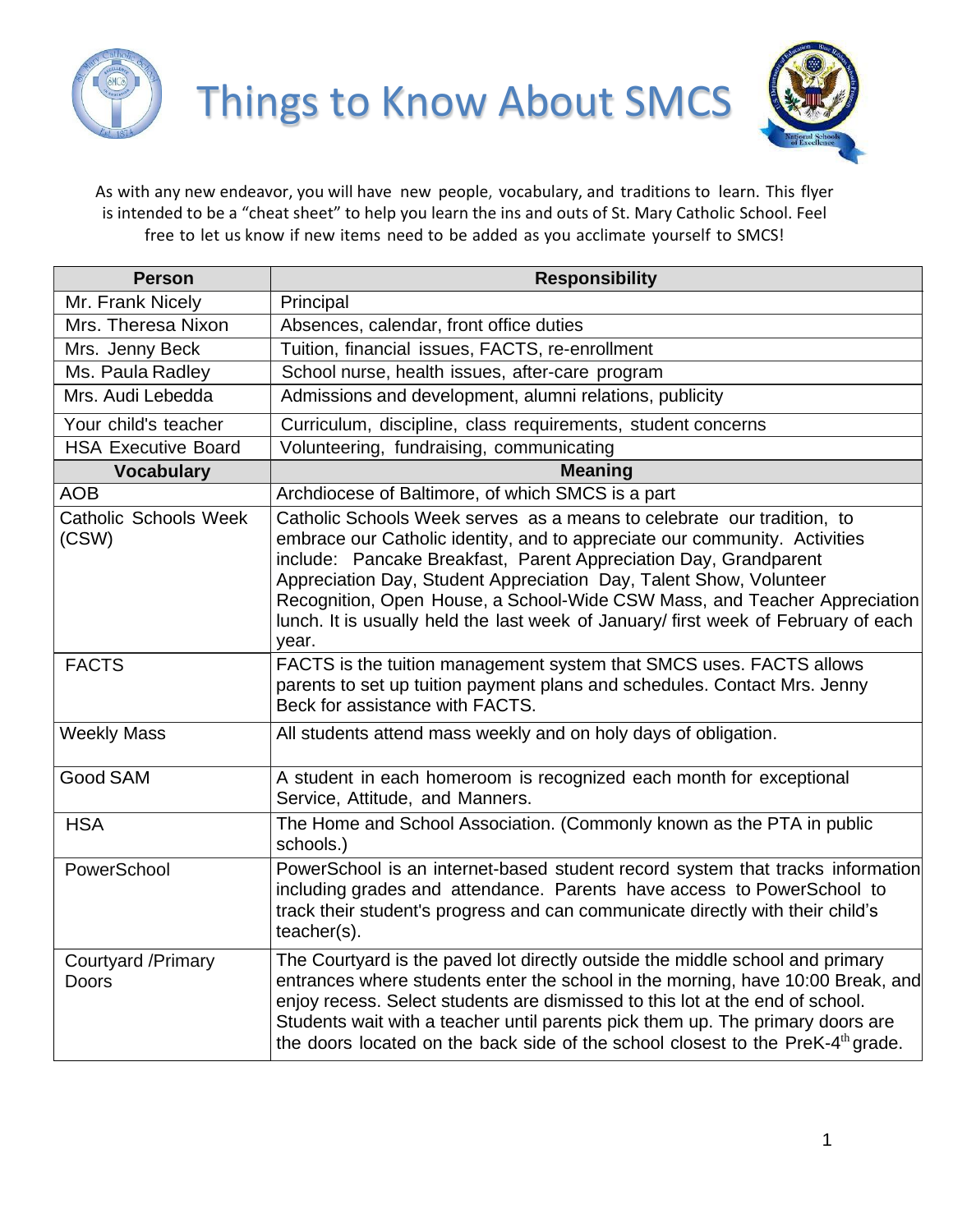| <b>Raptor Visitor</b>    | All visitors must enter the building through the front door at 218 W. Washington                                                                                                                                                                                                       |
|--------------------------|----------------------------------------------------------------------------------------------------------------------------------------------------------------------------------------------------------------------------------------------------------------------------------------|
| <b>Management System</b> | Street and present a valid government-issued identification card, such as a                                                                                                                                                                                                            |
|                          | driver's license, that will be scanned through the Raptor Visitor Management                                                                                                                                                                                                           |
|                          | System, before receiving an identification badge for access to other areas in the                                                                                                                                                                                                      |
|                          | school.                                                                                                                                                                                                                                                                                |
| SchoolAdmin              | SchoolAdmin is the admissions and management software that SMCS uses.<br>Parents use the parent portal to register their children, complete necessary<br>school forms, and link to the FACTS tuition management system. Contact<br>Mrs.<br>Jenny Beck for assistance with SchoolAdmin. |
| <b>SCRIP</b>             | A gift card program that generates "free money" to be used for tuition. Gift                                                                                                                                                                                                           |
|                          | cards are purchased through the school and a percentage of your purchase is                                                                                                                                                                                                            |
|                          | applied toward your tuition. More information can be found on our website or by                                                                                                                                                                                                        |
|                          | speaking to Michelle Shaper, SCRIP coordinator: mrsshaper@myactv.net                                                                                                                                                                                                                   |
| Sign Up Genius (SUG)     | Sign up Genius is a tool used to ask for volunteers to assist with an event.                                                                                                                                                                                                           |
|                          | Parents will receive email notifications to sign up for volunteering, sign up to send                                                                                                                                                                                                  |
|                          | in items for school events, etc.                                                                                                                                                                                                                                                       |
| SMARTBoard/BenQ          | An interactive whiteboard that links a computer with a large touch screen. It                                                                                                                                                                                                          |
|                          | allows students of all learning styles to utilize their senses and maximize their                                                                                                                                                                                                      |
|                          | learning.                                                                                                                                                                                                                                                                              |
| <b>VIRTUS</b>            | Training/screening required by the Archdiocese of Baltimore for a volunteer to                                                                                                                                                                                                         |
|                          | have contact with SMCS students. More information can be found on our                                                                                                                                                                                                                  |
|                          | website or by speaking to Donna Kelly, screening                                                                                                                                                                                                                                       |
|                          | coordinator: Donna.kelly@saintmarysonline.org or (301)733-0390 ext. 129.                                                                                                                                                                                                               |
| Swift K-12               | An email/phone notification system that allows the school to provide quick                                                                                                                                                                                                             |
|                          | information to its families.                                                                                                                                                                                                                                                           |
| Tag Days                 | Sponsored and planned by the Student Council, Tag Days are opportunities for                                                                                                                                                                                                           |
|                          | students to make donations to various charities. Making a charitable donation                                                                                                                                                                                                          |
|                          | allows a student to come out-of-uniform on a designated day. Sometimes the                                                                                                                                                                                                             |
|                          | Tag Days have themes like Christmas colors, favorite team or activity, or crazy                                                                                                                                                                                                        |
|                          | day. Reminders are sent home a few days before each Tag Day, and include                                                                                                                                                                                                               |
|                          | guidelines.                                                                                                                                                                                                                                                                            |
| <b>Walnut Lot</b>        | The Walnut Lot is the St. Mary Catholic Church parking lot directly across Walnut                                                                                                                                                                                                      |
|                          | Street. Students may be dropped off here in the morning, and will cross Walnut                                                                                                                                                                                                         |
|                          | Street with the assistance of a crossing guard. Select students are dismissed to                                                                                                                                                                                                       |
|                          | this lot at the end of school. Students are assisted by a crossing guard as they                                                                                                                                                                                                       |
|                          | cross the street and wait with a teacher until parents pick them up.                                                                                                                                                                                                                   |
| <b>Facilities</b>        | <b>Location</b>                                                                                                                                                                                                                                                                        |
| Monsignor Passarelli     | School Dining Hall, located on the first floor across from the Pre-K room.                                                                                                                                                                                                             |
| Pangborn Hall            | School gymnasium / Auditorium, located outside of the school kitchen                                                                                                                                                                                                                   |
| <b>Fatima Hall</b>       | Parish Activity Center, located to the left as you enter the Parish Offices.                                                                                                                                                                                                           |
| John Bosco Room          | Youth Room, located upstairs in the Parish Office building.                                                                                                                                                                                                                            |